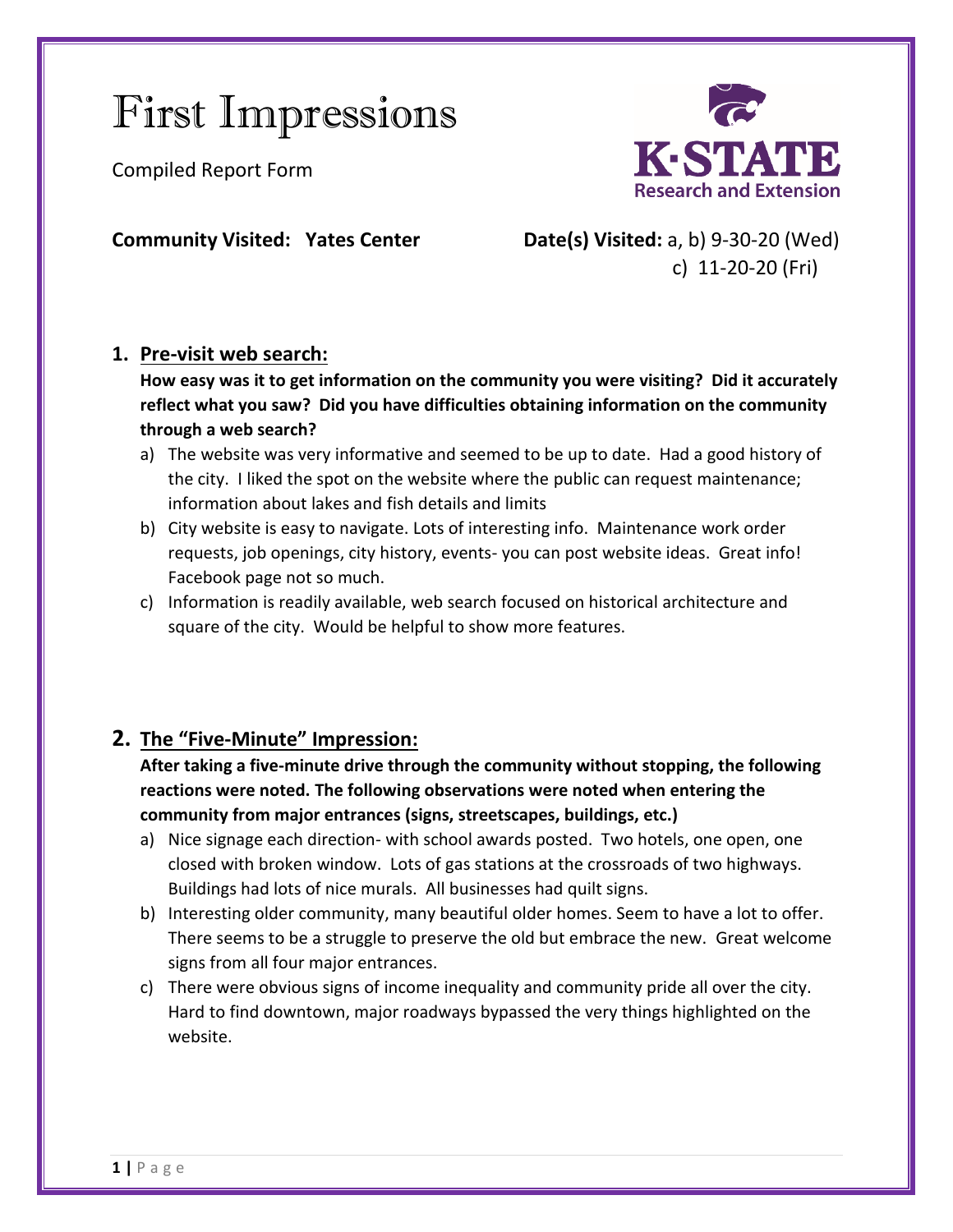#### 3. **Downtown Business Area**

**Describe the buildings, signs, infrastructure, etc. Explain what type of businesses you observed and give a description of the variety and quality of merchandise displayed. Describe the customer service received when you entered those retail businesses. (Were you greeted? Did you have to ask for assistance?)**

- a) Most of the buildings around town square were nicely painted and decorated for fall; unfortunately, many were empty. All the people we met were friendly and proud of their town, a real community spirit. City was clean; signage was in good shape and easy to read. We were in the downtown over lunch hour so many were closed for lunch; bad timing on our part. We did meet the barber who is a lifetime citizen. He was full of information. We met one of the bank employees; he gave us history of the bank building and two "new" buildings down the street. We ate at Vaquero's. She was friendly and the food was good and fairly priced. The building was clean and nicely decorated. The person at the school district building was friendly and willing to answer all our questions about the district. The person at the school district building was friendly and willing to answer our questions about the district. We were greeted at each business we went in to. City Hall, School district, barber met us on sidewalk, banker was coming out the door and woman at restaurant greeted us. We didn't see anyone at court house. Checkout person at grocery store was friendly. The librarian was friendly and gave us information on local sites to visit.
- b) Many older buildings, some well-maintained and some in disrepair. I love the courthouse square idea of a town center. Hair stylist, barber, Mexican restaurant (great food) bakery (closed by the time we finished our lunch, wish we had seen it first), USD366 offices and Chamber of Commerce which was closed. Business owners were extremely friendly and informative about the city.
- c) Hard to find downtown, major roadways bypassed the very things highlighted on the website. Insurance agencies, bank, car dealership, hair salons, gym, hardware store, grocery store, motels, Subway, Pizza Hut.

**What public amenities (drinking fountains, benches, public restrooms, trash receptacles and Wi-Fi, etc.) were available? Comment on landscaping and streetscaping. Did you have difficulty finding parking? Could you access multiple services from where you parked?**

- a) All listed were available. They also had two pocket parks available for just sitting and enjoying the plants and street scene. The city park was nice, the horseshoe pits needed some repair and same with stadium. No problems with parking; multiple businesses are close.
- b) Did not notice amenities- too busy admiring the architecture of the buildings. Much parking space available, we parked near City Hall and walked the square and surrounding area.
- c) No access because of the pandemic. No outdoor drinking fountains, benches, public restrooms, trash receptacles and no signs for public Wi-Fi were observed. The square was accessible, and parking was available.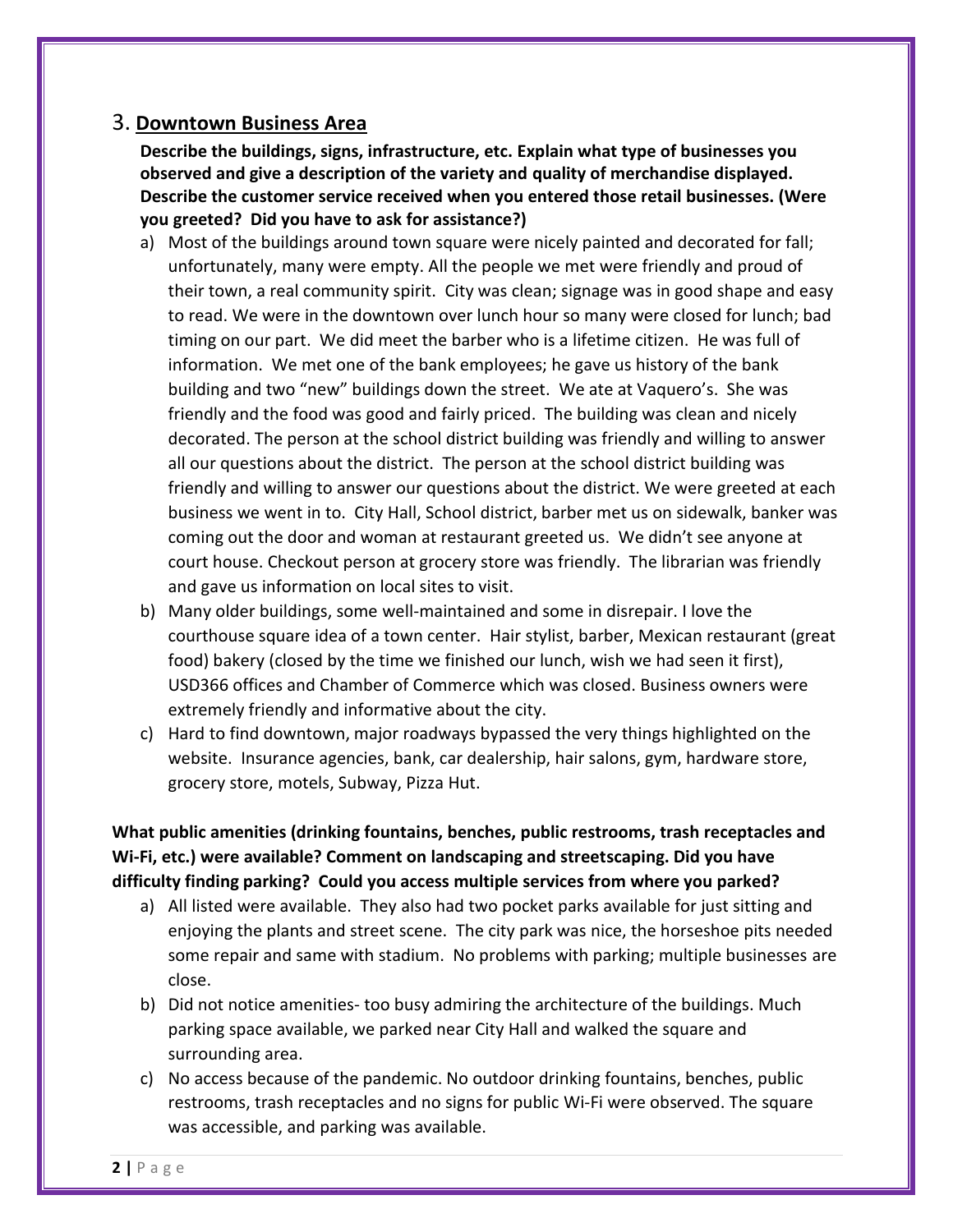## **4. Other Retail Shopping Areas**

#### **Describe other retail shopping areas. Were the areas attractive and easy to access?**

- a. No Answer. (NA)
- b. Visited the G&W Foods grocery, very nice displays inside and out. Fall themed. I didn't notice a lot of retail shops, the few I did see were easily accessible. (Sorry, I am not a shopper.)
- c. Dollar General- easy access.

## 5. **Industrial Parks/Commercial Areas**

**Is there a defined area where manufacturing industries could easily locate/expand? If so, describe.**

- a. No Answer
- b. No Answer
- c. No.

## 6. **Health Care Services**

#### **Comment on the availability and apparent quality of hospitals and emergency medical services.**

- a. I didn't see it but there is a medical clinic and dentist offices.
- b. Community has dental, pharmacy, medical clinic, Health and Rehab facilities and an ambulance barn. Services important to anyone thinking of moving in as they are not close to other larger towns.
- c. No hospital. Dentist and Health Department were apparent.

#### **Comment on the availability and condition of facilities for physicians, dentists, optometrists, public health and other healthcare providers.**

- a. No answer
- b. The healthcare facilities seem fairly new or renovated in older buildings.
- c. No access. Most were closed due to pandemic.

#### **What long-term care services, assisted living or nursing facilities exist in the community?**

- a. Nursing home and care at city limits.
- b. There is a Health and Rehab facility on the south end of town, seems well kept up, did not visit.
- c. Large facility for nursing home on south side. Community senior center near downtown.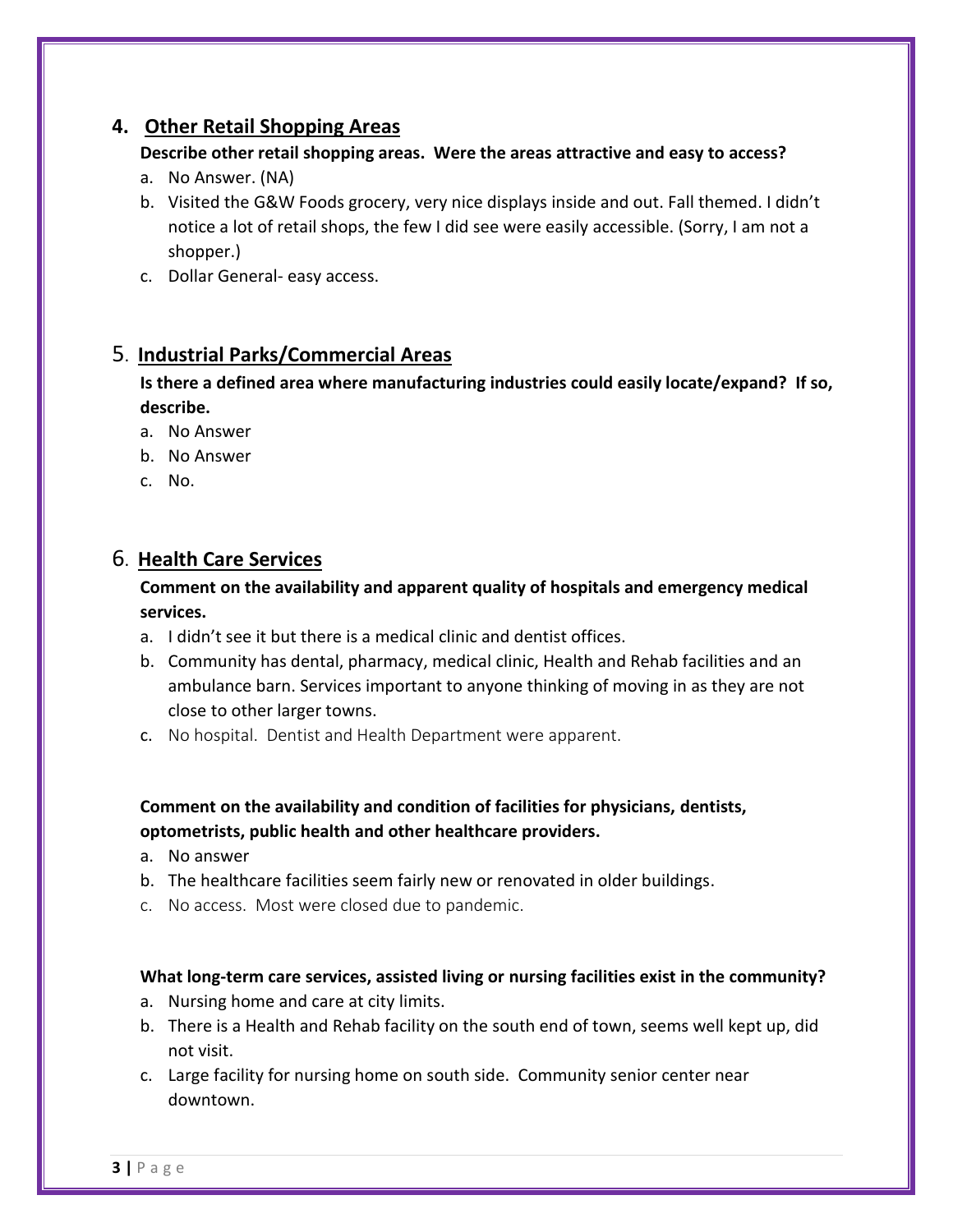## 7. **Housing**

**Give a brief description of the existing mix of housing stock. Does the local market have housing that would appeal to all income wages? What challenges do you see in regards to finding acceptable housing? (Neighborhoods, size, properties for sale, etc.)** 

- a. Looks like from the Zillow website they had houses of multiple sizes, prices, conditions for sale.
- b. Areas of town have a mixture of neglected homes and others that are restored nicely.
- c. All income ranges were present. Finding good quality lower income housing would be a challenge.

## **What kind of rental properties did you observe for persons interested in building or simply living in the community prior to buying housing?**

- a. Saw some apartments in a former hotel building. I would be drawn to investigating living there if I lived in Yates Center. Saw an apartment complex in another part of town. Some of the empty buildings could be converted to housing.
- b. My favorite is the old Woodson Hotel which has been converted to apartments near the town square.
- c. No apparent rental properties. A couple homes for sale by owner.

# 8. **Schools**

## **What schools are present? Do the schools appear to be adequate in size or do you see the use of temporary classrooms? Are the buildings and grounds well-maintained?**

- a. They had preschool, K-8, High School. We spoke with a person at the district office. She said they would be rearranging some classes and move some Junior High students to the high school to equalize population. The K-8 school seemed to need some updating- I know that's very expensive. The High school looked nice from the outside.
- b. Stopped in the USD366 offices located on Butler in the town square. The woman was extremely helpful, you can tell they are very committed to the education of their youth. Informed the Yates Center schools are the only schools in the district/county.
- c. Elementary (K-8) and High School both appeared to be maintained and in good repair.

## **Were you able to find online information in the community that helped assess the quality of the educational system?**

- a. There is information on KSDE website for each school.
- b. I was very impressed with the ease of navigating the school website they even have an APP! Preschool, Elementary, Middle and High School are all located in the city. They have a Facebook page with many positive comments and offers up-to-date reminders such as picture day, volleyball and football game results, lunch menu . . .
- c. Limited information found online was not favorable.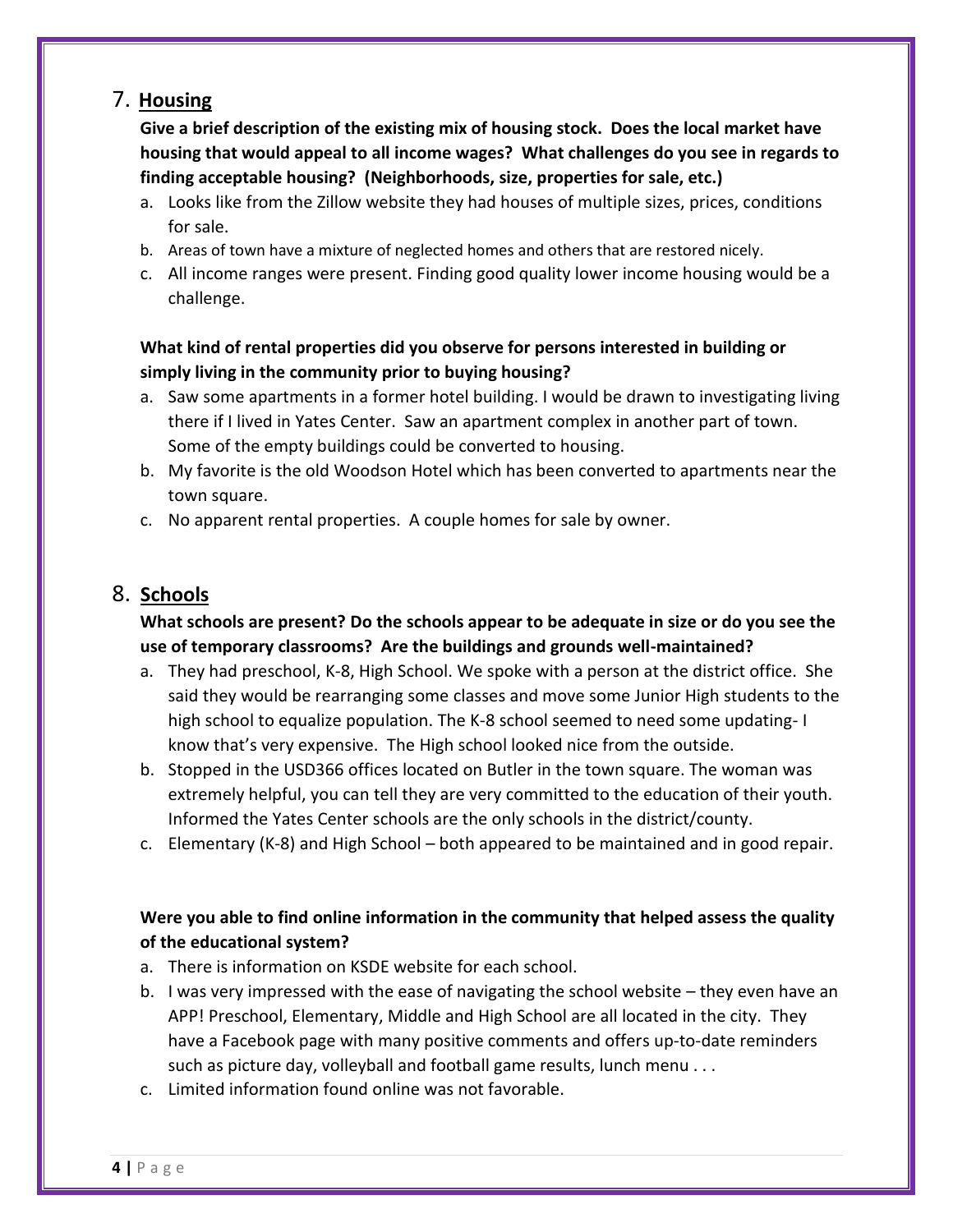### **9. Childcare**

#### **What childcare services are available? Is it affordable?**

- a. No Answer
- b. Inquired at City Hall and was referred to the Chamber of Commerce but they were not open. Placed a phone call and left a message but did not receive a return call.
- c. Two home daycare facilities were observed.

## **10. Faith/Religion**

**Comment on the number of denominations and the physical appearance of the faith communities represented in the community. Did you observe any evidence of faith-based community services?**

- a. We didn't see all the churches but the ones we saw were in good condition. I noticed there were quite a few churches in the city.
- b. There are a multitude of options for faith-based worship in this community, about 8 or 9 churches. You should be able to find one that would suit your needs. Some have very beautiful buildings.
- c. At least five (5) churches of varying denominations. One church had a playground/park area.

## **11. Civic**

## **Tell about the variety of nonprofit organizations and clubs within the community. Did you observe any evidence of civic organization activity?**

- a. No Answer
- b. Saw a Masonic Lodge, but unsure how active they might be.
- c. 4-H and Senior Center. Activity: 4-H fairgrounds and buildings

# **12. Public Infrastructure**

**Comment in general on the streets, street signage, sidewalks, parking, lighting, restrooms, landscaping, and streetscapes in areas other than downtown.**

- a. I liked the brick streets around the town square. I didn't see a lot of sidewalks in the residential areas.
- b. No answer.
- c. Most streets were in good shape, street signage and sidewalks were apparent. No landscaping outside of city square was observed. Dangerous open ditch for water runoff.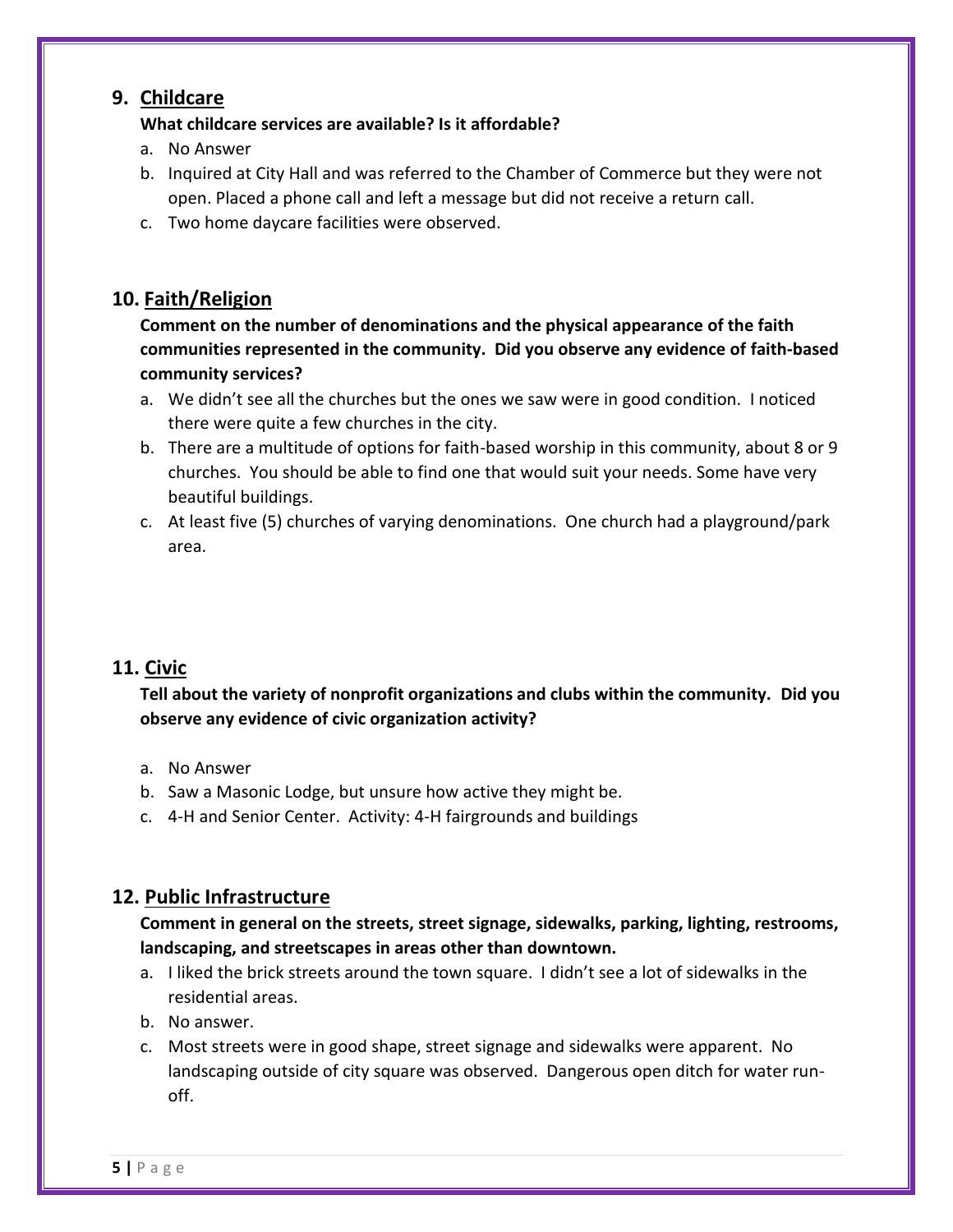## **Comment on city/town hall (How were you received? Was there information about the town available?)**

- a. We were greeted by the employee on duty at the time. She was pretty new at the office, but they had lots of printed information available. There were brochures available at the restaurant where we ate also.
- b. The young woman at City Hall was very helpful. They have brochures and maps regarding businesses and public items. She also recommended a place to have lunch.
- c. It was closed.

#### **Police/fire protection:**

- a. NA
- b. Newer fire department building located near town square. The police were said to be located near City Hall but I only saw cruisers, couldn't figure out which building housed the department
- c. Both police and fire protection were observed. Officers were patrolling and visible. Nice Fire station.

#### **Library:**

- a. I visited the library; it was in good physical shape for an older building, it was decorated for fall like most of the stores/businesses did. The Librarian was very friendly and told about some local sites to visit.
- b. Wonderfully cozy old Carnegie Library! The librarian was full of county history; I need to look up Kalida cave/castle in Woodson county.
- c. Nice building appeared to be closed.

#### **City parks (walking tracks, ballparks, playgrounds, sportsplex)**

- a. I loved the huge gazebo at the city park and the "exercise pad." It was really interesting. Play equipment for all ages. The horseshoe pits needed some work. I liked the stadium and hope it is used. It needed some work also. I enjoyed the "pocket parks" in town square.
- b. There is a stadium in the pool/park vicinity which looks to still be in use for soccer and possibly could be used for walking. The stands are nice, newer seating but the underneath is rather dilapidated - maybe they are working on it as it was open. The park across from the pool is a nice rather large area with play equipment for different ages. I especially like the fitness/exercise area. The gazebo would be great for family picnics – you can see all the play areas from its central location.
- c. Small parks, football field, 3 baseball diamonds, small swimming pool and track.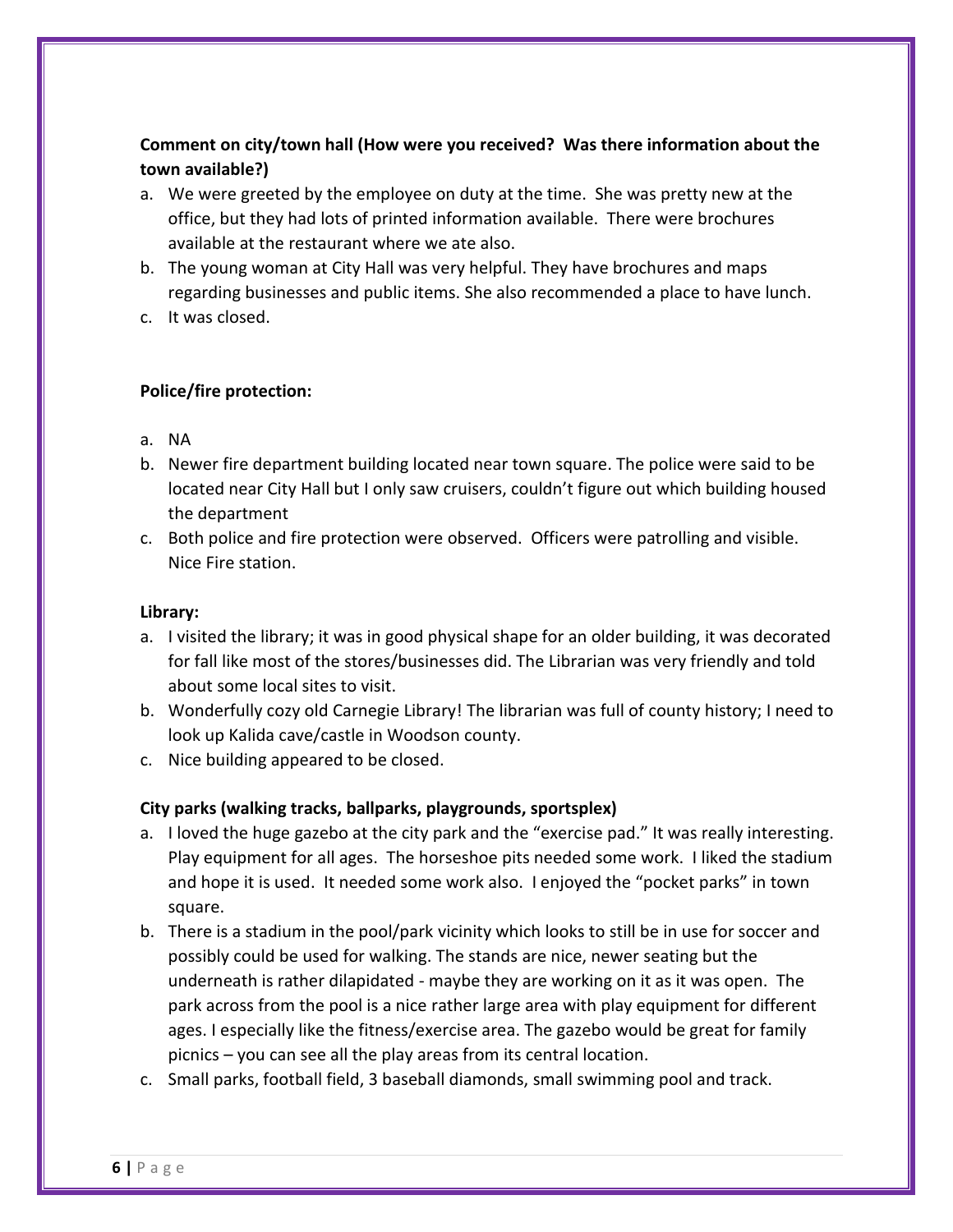## **13. Recreation/Tourism**

### **Is the community well-known for any particular attraction or event? Do they have a community slogan that capitalizes on that asset?**

- a. I saw that Yates Center is the Hay Capital of the World.
- b. The welcome signs state they are the Hay Capital of the World. I didn't find any information on why they have this title.
- c. Welcome signs stated, "Hay capital of the world." No obvious slogan.

#### **Did you see any indication of significant events taking place in the community that would be of interest to both visitors and residents?**

- a. Not while I was there, but the website showed events.
- b. The new pool will be a wonderful thing when complete.
- c. No.

**Elaborate on any significant natural or manmade features that have the potential of drawing people to the community.** (Public art, museums, lakes, campgrounds, regional heritage locations).

- a. There were two lakes, one with a campground. There were also some stone structures outside town according to the Librarian.
- b. There is a well-kept small RV park with clean bathrooms and play equipment at South Owl Lake. Even has free WIFI provided by the city.
- c. 4-H Fair.

**Is there an obvious visitor's center, chamber of commerce office, main street office, or other facility that serves the needs of visitors? Comment on the staff, facilities, signage, visibility, etc.**

- a. NA
- b. The Chamber of Commerce was closed on the day of the visit, though the hours listed indicated it should have been open after lunch
- c. No

### **Are there any restaurants, specialty shops or attractions that would bring you back to this community in the near future?**

- a. NA
- b. Vaquero's Mexican Restaurant! I would enjoy another day just walking around the town and taking it all in. Was there from about 10am – 4pm and could have hung around longer but for time constraints.
- c. NA